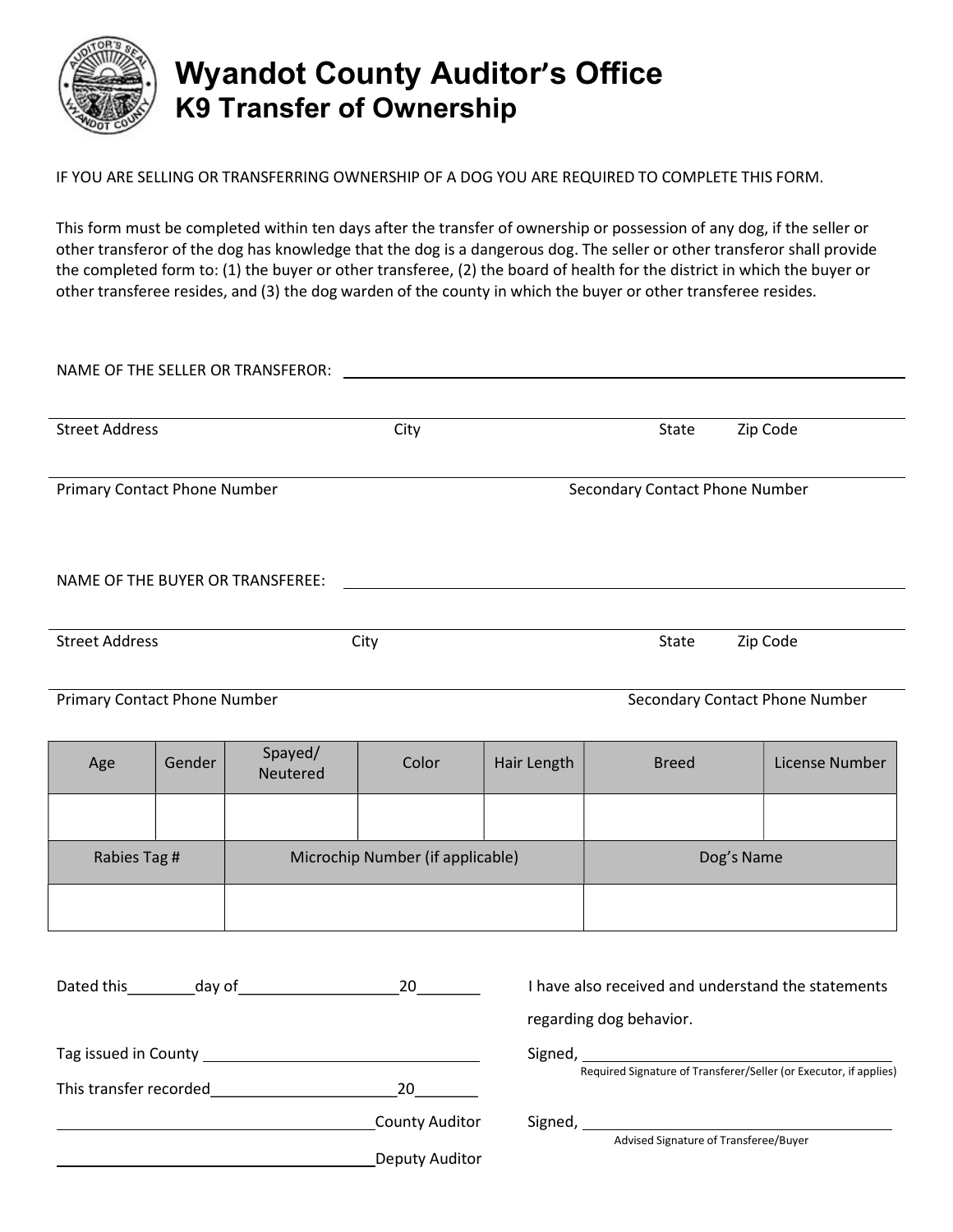

## Wyandot County Auditor's Office K9 Transfer of Ownership

| Page 2, Dog License Number:                                                                                |  |  |  |  |  |  |  |
|------------------------------------------------------------------------------------------------------------|--|--|--|--|--|--|--|
| Has the dog ever chased or attempted to attach or bite a person?<br>No<br>(Initials)<br>Yes                |  |  |  |  |  |  |  |
| If yes, describe the incident(s) in which the behavior occurred.                                           |  |  |  |  |  |  |  |
|                                                                                                            |  |  |  |  |  |  |  |
| Has the dog ever bitten a person?<br>(Initials)<br>Yes<br>No                                               |  |  |  |  |  |  |  |
| If yes, describe the incident(s) in which the behavior occurred.                                           |  |  |  |  |  |  |  |
|                                                                                                            |  |  |  |  |  |  |  |
| Has the dog ever seriously injured or killed a person?<br>(Initials)<br>Yes<br>No                          |  |  |  |  |  |  |  |
| If yes, describe the incident(s) in which the behavior occurred.                                           |  |  |  |  |  |  |  |
|                                                                                                            |  |  |  |  |  |  |  |
| Does your dog meet any of the definitions of either a dangerous or vicious dog?<br>Yes<br>(Initials)<br>No |  |  |  |  |  |  |  |
| Signed,<br>Required Signature of Transferer/Seller (or Executor, if applies)                               |  |  |  |  |  |  |  |
| Include \$5.00 fee along with the first two pages of this form to the:                                     |  |  |  |  |  |  |  |
|                                                                                                            |  |  |  |  |  |  |  |

Wyandot County Auditor 109 South Sandusky Ave. Upper Sandusky, OH 43351